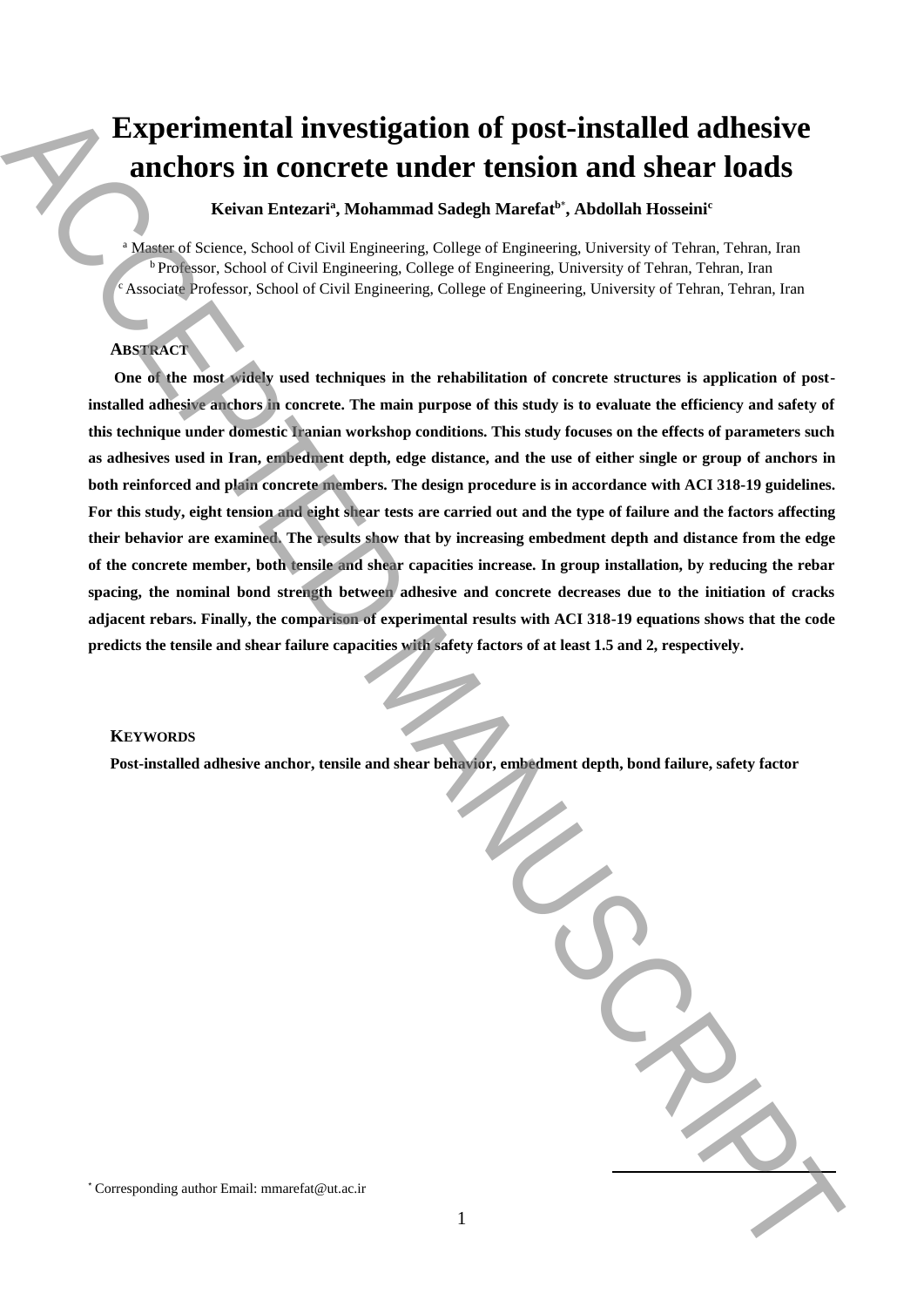#### **1. Introduction**

Over the past few decades, especially after several devastating earthquakes, the improvement of existing structures has become a major concern for engineers around the world. In this regard, numerous studies and various methods for repair, retrofitting and improvement have been conducted and reported in the literature. One of the well-known techniques in this field is the use of post-installed anchors in concrete members. This method is mostly used to add a new seismic system to the existing structure, to strengthen and to expand the foundations, and to connect steel components to the concrete structure.

In 1998, Lehr and Eligehausen [1] performed experiments on a group of 4 anchors. They observed that by decreasing distance of the anchors, the resulting stresses merge into each other, and this causes less strength of the group in comparison to four single anchors. In 2001, Çolak [2] concluded that the maximum capacity of the post-installed anchors linearly increases by increasing depth, but this increase becomes nonlinear when the depth exceeds 75 mm. In 2006, Eligehausen et al. [3] developed a behavioral model for post-installed anchors using numerical modeling and experimental studies. Experimental results showed that for group installation, when the distance between the rebars is small, the concrete between the rebars had little effect on strength and only the surrounding concrete affected the strength. The study showed that by increasing the distance between a group of four anchors from 50 mm to 150 mm, the tensile capacity increased about 3.5 times that of a single anchor. In 2015, Ipakachi et al. [4] tested single and group of post-installed rebars under tensile and shear loads. They evaluated the models and the parameters that affect the behavior of both single and group of rebars under shear and tension loads. **Fair and the cone is formed at an angle of ACCEPTE CONFIDENTIAL CONE CONFIDENTIAL CONE CONFIDENTIAL CONE CONFIDENTIAL CONE CONFIDENTIAL CONE CONFIDENTIAL CONE CONFIDENTIAL CONFIDENTIAL CONE CONFIDENTIAL CONFIDENTIAL CONF** 

#### **2. Experimental Program**

In the current study, the behavior of post-installed anchors under tensile and shear loads, in reinforced and unreinforced concrete members is studied. In all samples, the rebars are installed into prepared holes and Hilti injectable adhesive is used. The concerned parameters include installation depth, rebar spacing in group installation, edge distance, and group performance. The instructions of the adhesive manufacturer and the rules of the relevant regulations [5-8] are observed in the installation and testing of the samples. Details of specimens are provided in Tables 1 and 2.

**Table 1. Specifications of tension specimen** 

| Element<br>type          | Concrete<br>sample<br>dimensions<br>(mm) | <b>Test</b><br>name | Test<br>type | (mm) | Depth Spacing<br>(mm) |
|--------------------------|------------------------------------------|---------------------|--------------|------|-----------------------|
| Unreinforced<br>concrete | 2700×400×400                             | TTS-1               | single       | 150  |                       |
|                          |                                          | TTM-1               | group        | 150  | 400                   |
|                          | 2700×400×400                             | TTS-2               | single       | 150  |                       |
|                          |                                          | TTS-3               | single       | 150  |                       |
| Reinforced               |                                          | TTS-4               | single       | 200  |                       |
| concrete                 |                                          | TTM-2 group         |              | 150  | 400                   |
|                          |                                          | TTM-3 group         |              | 150  | 200                   |
|                          |                                          | TTM-4               | group        | 200  | 200                   |

|  | Table 2. Specification of shear specimen |  |  |
|--|------------------------------------------|--|--|
|--|------------------------------------------|--|--|

| Element<br>type          | Concrete<br>sample<br>dimensions<br>(mm) | <b>Test</b><br>name | <b>Test</b><br>type | Edge<br>distance<br>(mm) | Spacing<br>(mm) |
|--------------------------|------------------------------------------|---------------------|---------------------|--------------------------|-----------------|
| Unreinforced<br>concrete | 2800×400×300                             | $STS-1$             | single              | 100                      |                 |
|                          |                                          | $STS-2$             | single              | 150                      |                 |
|                          |                                          | $STS-3$             | single              | 200                      |                 |
|                          |                                          | $STM-1$             | group               | 150                      | 300             |
| Reinforced<br>concrete   | 2800×400×300                             | $STS-4$             | single              | 100                      |                 |
|                          |                                          | $STS-5$             | single              | 150                      |                 |
|                          |                                          | $STS-6$             | single              | 200                      |                 |
|                          |                                          | STM-2               | group               | 150                      | 300             |

Rebar size and hole diameter are 14 and 20 mm, respectively. All tensile and shear tests have been conducted under unconfined boundary conditions in accordance with the relevant codes.

#### **3. Results and Discussions**

#### **3.1. Tensile Test**

The failure mode in unreinforced concrete sample (TTS-1) is concrete cone failure, and the mode in reinforced samples is bond failure with a circular crack of a diameter of 7 cm. In group tension tests, with a spacing of 40 cm in unreinforced concrete sample, the concrete sample is divided into two pieces under flexural action and transverse cracks. In fact, flexural failure starts before exhausting bond capacity of the rebars. In a similar test on a reinforced concrete sample, bond failure governs the strength such that circular and radial cracks are formed around group of anchors. Figure 1 represents an example of failure in single and group of anchors in tension tests.

#### **3.2. Shear Test**

In the test of unreinforced STS-1 sample, concrete cone